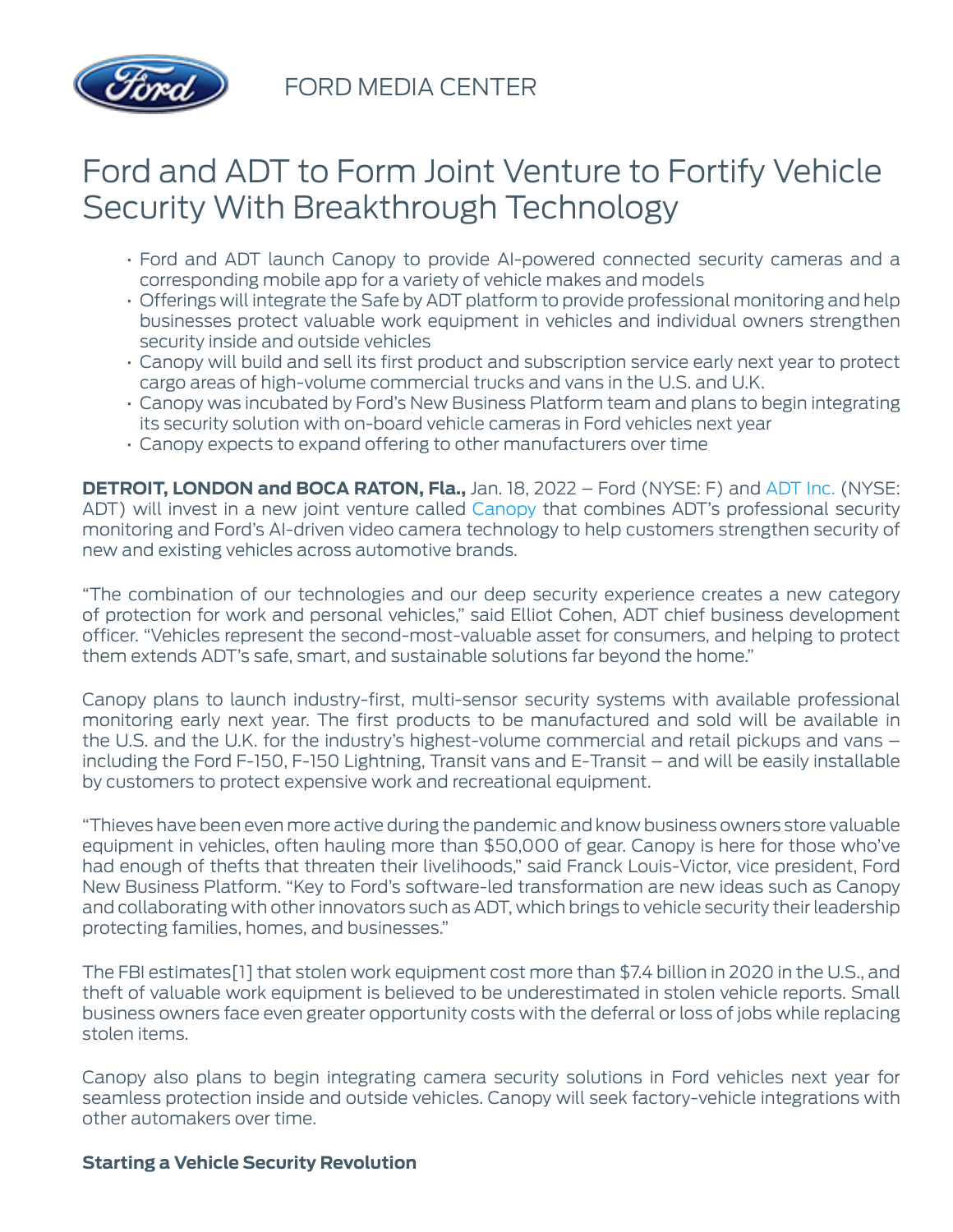Canopy's first smart vehicle security system accessory offering will make use of acoustic sensors for vans, onboard cameras, radar, LTE, and GPS. The initial product will have a camera that can be mounted in either a van's cargo area or on a pickup facing the bed. The platform will use AI technology to identify and report credible threats while reducing false alarm signals.

- Customers will be connected to the system via the Canopy app to livestream video from the vehicle, get notified of suspicious activity, or review past events.
- The system will trigger a smartphone alert of any indicators of potential criminal activity, such as breaking glass, metal cutting, or suspicious motion or sound near the vehicle.
- Customers can warn potential thieves they are being monitored by speaking through the smartphone app, enabled by a two-way audio feature that will be available by next year.
- The system's AI is designed to distinguish true threats from benign acts such as a cat jumping into a pickup bed or construction sounds near a vehicle – before alerting the owner or ADT monitoring agents of potential theft.
- The system will alert ADT monitoring professionals if it detects a person loitering around or breaching the vehicle.[2]

ADT monitoring agents can then contact customers, fleet managers, or police to take additional measures to help prevent theft. Credible threats will trigger additional responses, including audible alerts and programmable voice recordings and two-way audio in future updates.

The first-of-its-kind Canopy products will be sold through vehicle dealerships, major retailers, and online. Ford Pro will be an important launch partner delivering these solutions to commercial and government customers of all sizes, helping drive business forward and accelerate productivity at a global scale.

"Commercial customers around the world are laser focused on protecting investments from costly replacements that can impact their bottom lines," said Ted Cannis, CEO, Ford Pro. "Canopy will help Ford Pro deliver another service to fleets helping to improve total cost of ownership by staying productive and avoiding downtime associated with stolen tools and damaged vehicles – including the majority with mixed fleets since Canopy technology will be available across brands."

#### **More Innovation to Come**

The Canopy team has been developing and testing its first technologies for two years as part of Ford's New Business Platform innovation incubation group. They will now be headquartered in Detroit and London and led by Interim CEO Christian Moran.

Canopy also will seek relationships with other automotive, insurance, and technology companies to expand offerings, explore insurance benefits for use of the technology, and co-create new innovations.

Ford and ADT's investment in Canopy is subject to certain conditions, including regulatory approvals, and initial funding is expected to close in the second quarter of 2022. The partners expect to invest approximately \$100 million during the next three years.

For more information, visit [www.canopy.security](http://www.canopy.security/)

### **Forward-Looking Statements**

ADT has made statements in this press release that are "forward-looking statements" within the meaning of the Private Securities Litigation Reform Act of 1995 and are made in reliance on the safe harbor protections provided thereunder. These forward-looking statements relate to our joint venture with Ford, its anticipated impact on our business and cash flows, our anticipated plans and